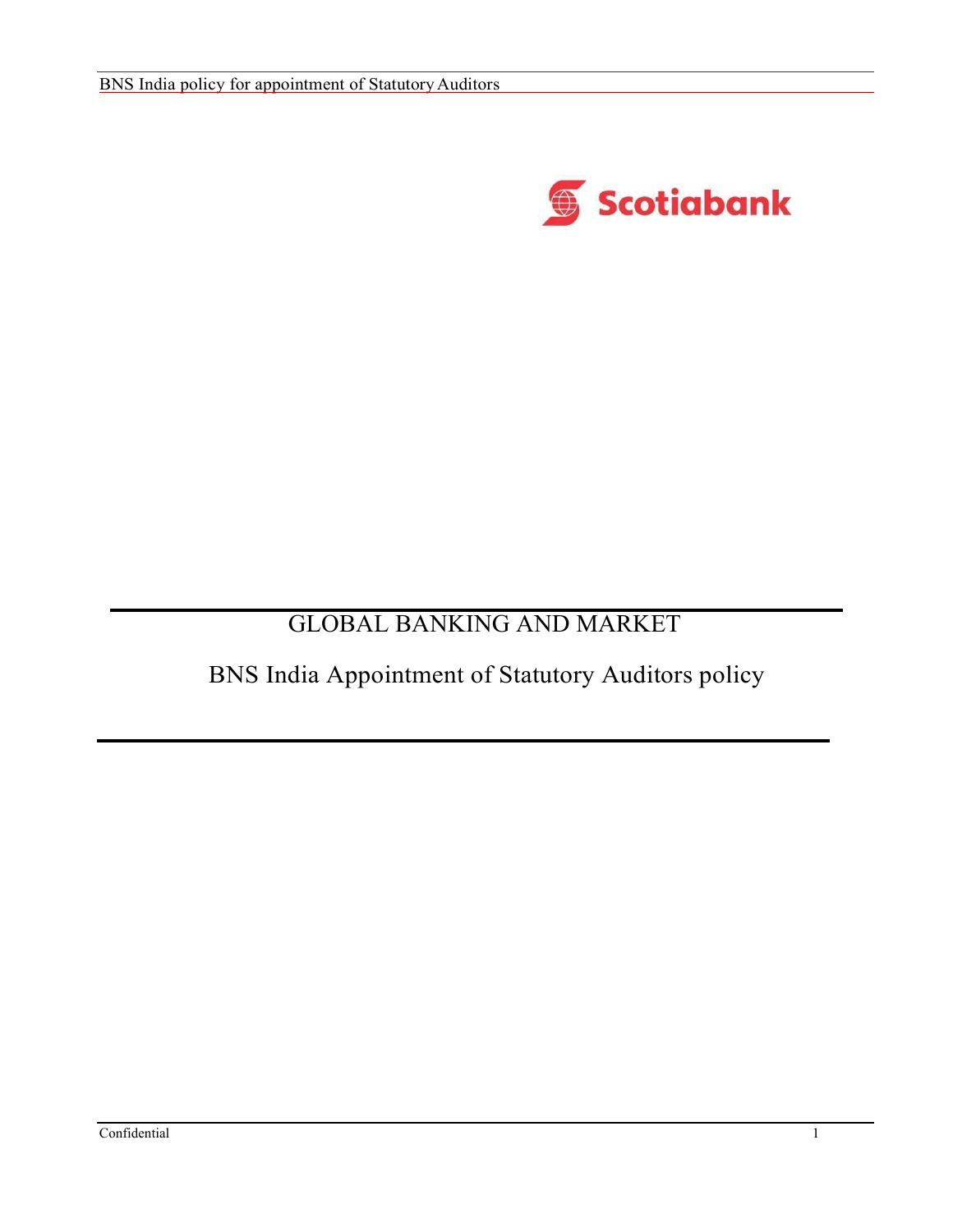# BNS India policy for appointment of Statutory Auditors

# Document Control

| Version | <b>TDate</b>  | Author        | Description of Changes        |
|---------|---------------|---------------|-------------------------------|
|         | August 2021   | Bhushan Desai | New Document                  |
|         | February 2022 | Bhushan Desai | Amendments to existing policy |

| Governance                         |                                                          |  |
|------------------------------------|----------------------------------------------------------|--|
| Title                              | BNS India – Policy for Appointment of Statutory Auditors |  |
| <b>Effective Date</b>              | August 2021                                              |  |
| <b>Revision Date</b>               | February 2022                                            |  |
| Owner                              | Bhushan Desai – Acting Head of Finance                   |  |
| <b>Senior Management Reviewers</b> | Kunda Jadhav- Chief Administrative Officer               |  |
| <b>Approval Authority</b>          | India MANCOM                                             |  |

# **Contents**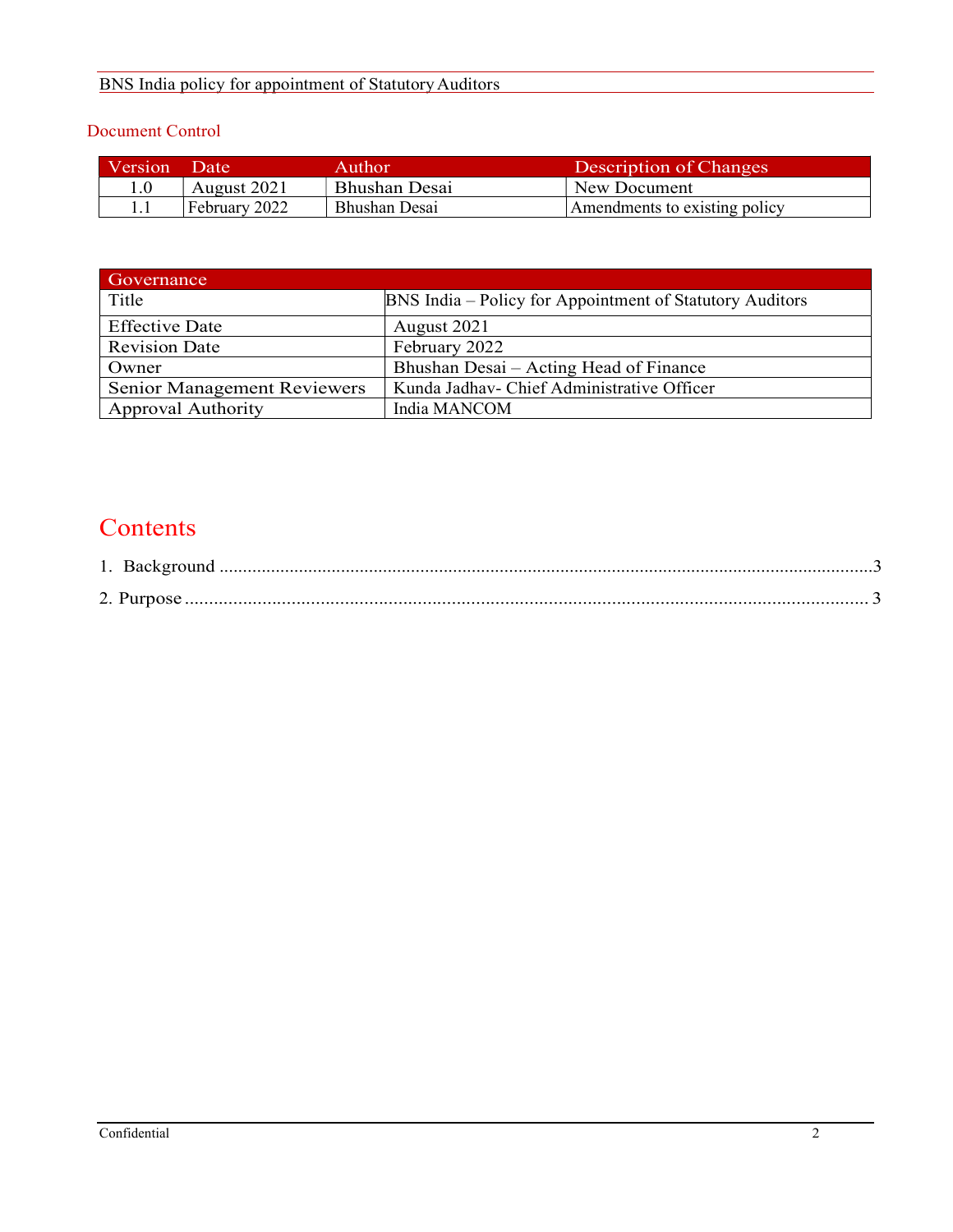# 1. Background

This document is prepared as per the Reserve Bank of India guidelines dated 27 April 2021 which requires that banks should have a Board approved policy for appointment of Statutory auditors This document is to be reviewed and approved on at minimum every three years, or whenever there is material change.

# 2. Purpose

The purpose of this document is to provide a framework and guidance in relation to process to be followed by the bank for appointment of Statutory Auditors

RBI vide its circular RBI/2021-22/25 has provided guidelines for appointment of statutory auditors. These guidelines include various aspects including number of auditors to be appointed, eligibility criteria to be considered for shortlisting the audit firm for appointment, procedures for monitoring and performance assessment of auditors and conditions of removal of statutory auditors

# 3. Prior Approval of RBI:

3.1 Commercial Banks (excluding RRBs) and UCBs will be required to take prior approval of RBI (Department of Supervision) for appointment/reappointment of SCAs/SAs, on an annual basis in terms of the above-mentioned statutory provisions. For the purpose, they should apply to Department of Supervision, RBI before 31st July of the reference year.

3.2 For the purpose, all Commercial Banks (excluding RRBs) in India and UCBs under Mumbai Region shall approach the Central Office of RBI (Department of Supervision).

# 4. Number of SCAs/SAs and Branch coverage:

## A. Number of statutory auditors to be appointed:

4.1 As per Guidelines for Appointment of Statutory Auditors of Commercial banks dated 27 April 2021, for Entities with asset size of Rs. 15,000 crore and above as at the end of previous year, the statutory audit should be conducted under joint audit of a minimum of two audit firms [Partnership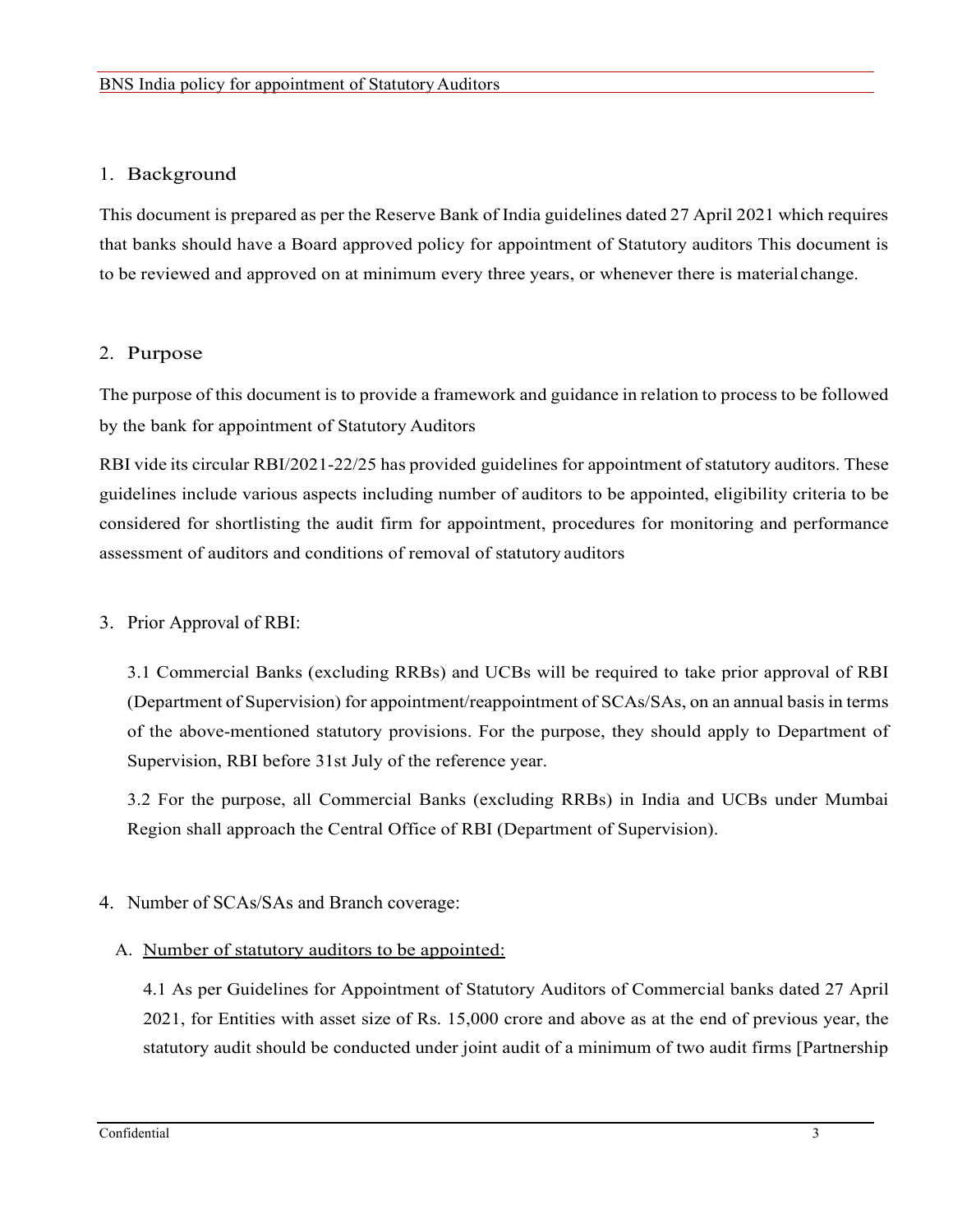firms/Limited Liability Partnerships (LLPs)]. All other Entities should appoint a minimum of one audit firm (Partnership firm/LLPs) for conducting statutory audit.

4.2 The Entities should decide on the number of SCAs/SAs based on a Board/Local Management Committee (LMC) Approved Policy, inter alia, taking into account the relevant factors such as the size and spread of assets, accounting and administrative units, complexity of transactions, level of computerization, availability of other independent audit inputs, identified risks in financial reporting, etc.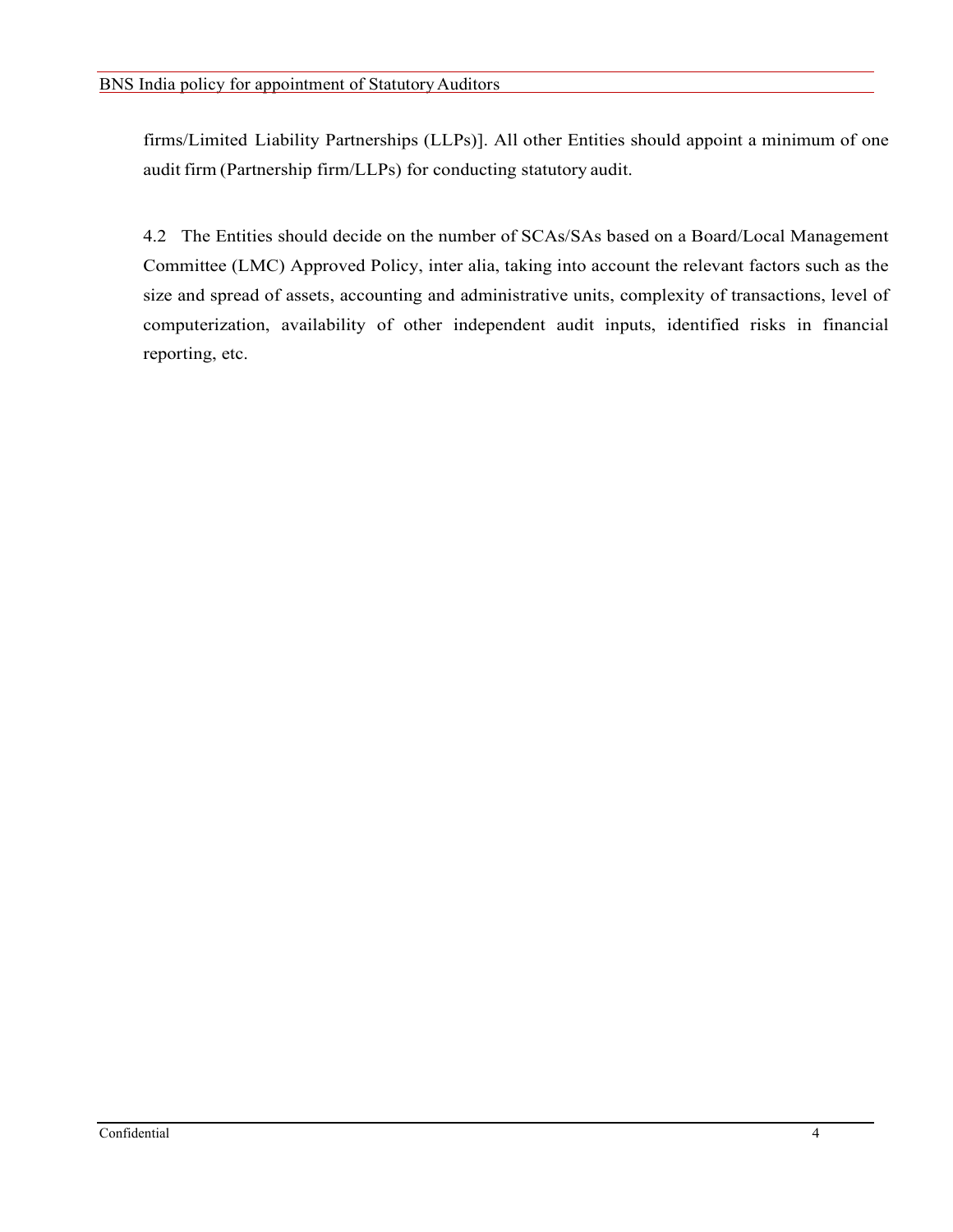#### BNS India policy for appointment of Statutory Auditors

# B. Eligibility Criteria for appointing Statutory Auditors:

(i.) Basic eligibility

| Asset Size of   | Minimum        | Out of total   | Minimum        | Minimum      | Minimum No.   |
|-----------------|----------------|----------------|----------------|--------------|---------------|
| Entity as<br>on | No. of         | FTPs,          | No. of Full    | No. of years | $\mathrm{of}$ |
| 31st March of   | Full-Time      | Minimum        | Time           | of Audit     | Professional  |
| Previous Year   | partners       | No. of         | Partners/      | Experience   | staff         |
|                 | (FTPs)         | Fellow         | Paid CAs       | of the firm  |               |
|                 | associated     | Chartered      | with           |              | Note 4        |
|                 | with the       | Accountant     | CISA/ISA       | Note 3       |               |
|                 | firm for a     | (FCA)          | Qualification  |              |               |
|                 | period of at   | Partners       |                |              |               |
|                 | least three    | associated     | Note 2         |              |               |
|                 | $(3)$ years    | with the       |                |              |               |
|                 |                | firm for a     |                |              |               |
|                 | Note 1         | period of at   |                |              |               |
|                 |                | Leas           |                |              |               |
|                 |                | three $(3)$    |                |              |               |
|                 |                | Years          |                |              |               |
| Above Rs.15,000 | 5              | $\overline{4}$ | $\overline{2}$ | 15           | 18            |
| Crore           |                |                |                |              |               |
| Above Rs. 1,000 | $\overline{3}$ | $\overline{2}$ | $\mathbf{1}$   | 8            | 12            |
| crore and Up to |                |                |                |              |               |
| Rs.15,000 crore |                |                |                |              |               |
| Up to Rs. 1,000 | $\overline{2}$ |                | $1*$           | 6            | 8             |
| Crore           |                |                |                |              |               |

Note 1: There should be at least one-year continuous association of partners with the firm as on the date shortlisting of the audit firm for considering them as full-time partners. Further, for appointment as Statutory Auditors for the bank which has an asset size above Rs. 1,000 crores, at least two partners of the firm shall have continuous association with the firm for at least 10 years.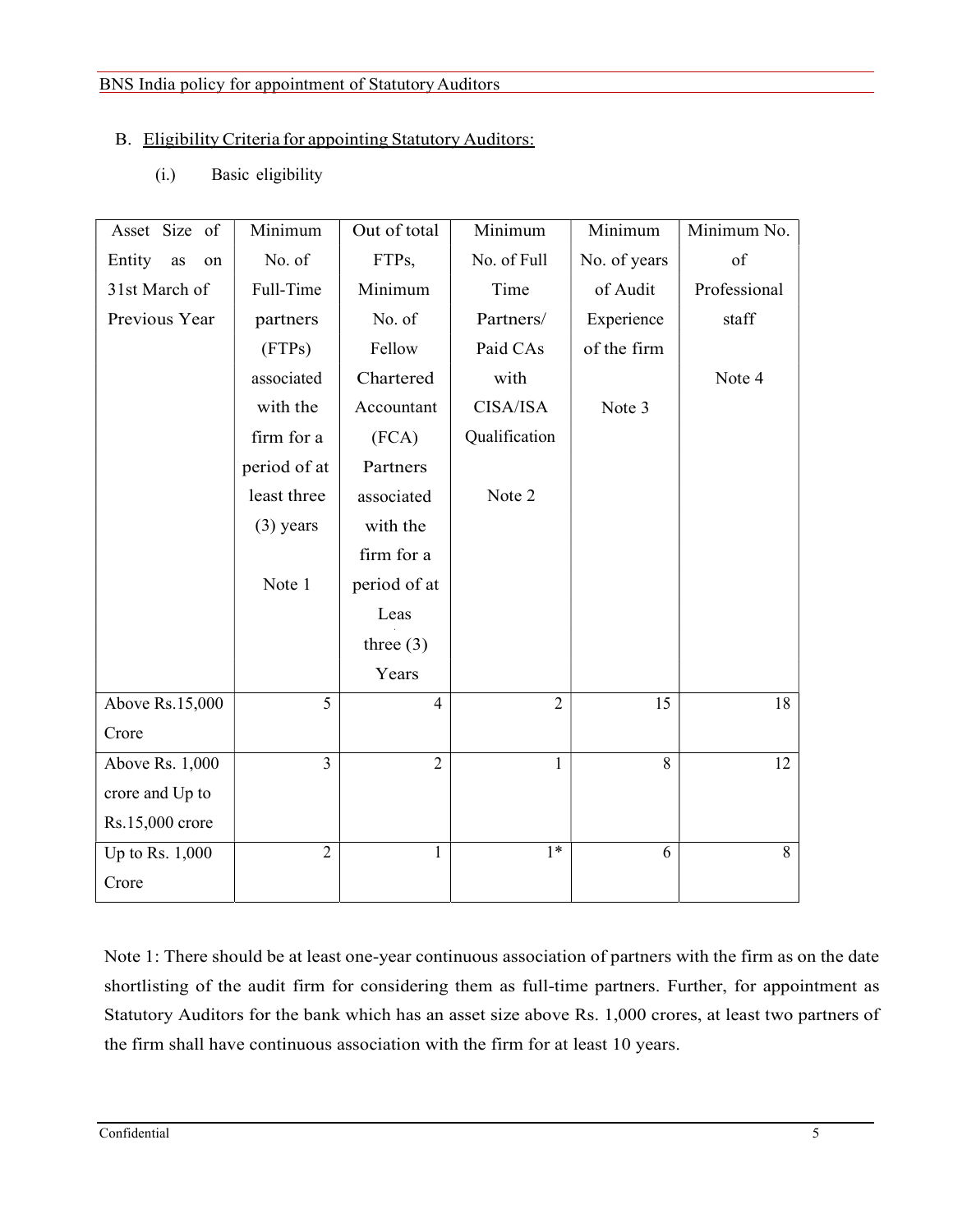Full-time partner's association with the firm would mean exclusive association. The definition of 'exclusive association' will be based on the following criteria:

- a) The full-time partner should not be a partner in other firm/s.
- b) She/He should not be employed full time / part time elsewhere.
- c) She/He should not be practicing in her/his own name or engaged in practice otherwise or engaged in other activity which would be deemed to be in practice under Section 2(2) of the Chartered Accountants Act, 1949.
- d) Local Management Committee shall examine and ensure that income of the partner from the firm/LLP is adequate for considering them as full-time exclusively associated partners, which will ensure the capability of the firm for the purpose.

Note 2: CISA/ISA Qualification:

There should be at least one-year continuous association of paid CAs with CISA/ISA qualification with the firm as on the date of empanelment for considering the firm for appointment as Statutory Auditors

Note 3: Audit Experience:

For Commercial Banks (BNS India is a commercial bank), audit experience shall mean experience of the audit firm as Statutory Central/Branch Auditor of Commercial Banks. In case of merger and demerger of audit firms, merger effect will be given after 2 years of merger while demerger will be affected immediately for this purpose.

## Note 4: Professional Staff

Professional staff includes audit and article clerks with knowledge of book-keeping and accountancy and who are engaged in on-site audits but excludes typists/stenos/computer operators/ secretaries/subordinate staff, etc. There should be at least one-year continuous association of professional staff with the firm as on the date of shortlisting for considering them as professional staff for the purpose.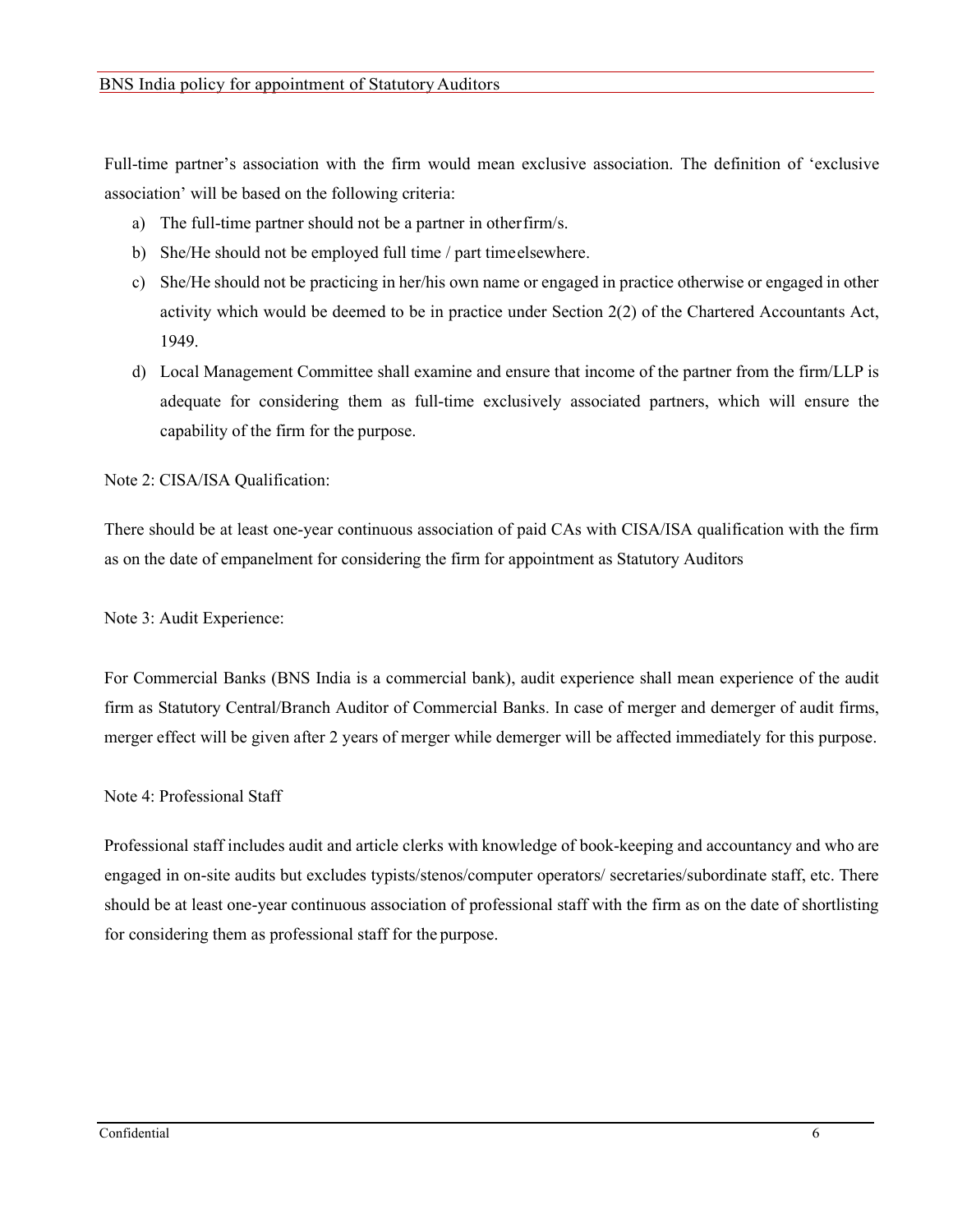- (ii.) Additional Consideration
- (i) The audit firm, proposed to be appointed as Statutory Auditors for Entities, should be duly qualified for appointment as auditor of a company in terms of Section 141 of the Companies Act, 2013.
- (ii) The audit firm should not be under debarment by any Government Agency, National Financial Reporting Authority (NFRA), the Institute of Chartered Accountants of India (ICAI), RBI or Other Financial Regulators.
- (iii) The Bank shall ensure that appointment of Statutory Auditors is in line with the ICAI's Code of Ethics/any other such standards adopted and does not give rise to any conflict of interest
- (iv) If any partner of a Chartered Accountant firm is a director in any Public Sector Bank (PSB), the said firm shall not be appointed as Statutory Auditor of any PSB. Further, if any partner of a Chartered Accountant firm is a director in any Entity, the said firm shall not be appointed as Statutory Auditor of any of the group entities of that Entity.
- (v) The auditors for Entities with asset size above Rs.1,000 crore should preferably have capability and experience in deploying Computer Assisted Audit Tools and Techniques (CAATTs) and Generalized Audit Software (GAS), commensurate with the degree/ complexity of computer environment of the Entities where the accounting and business data reside to achieve audit objectives.

#### (iii.) Continued Compliance with basic eligibility criteria

In case any audit firm (after appointment) does not comply with any of the eligibility norms (on account of resignation, death etc. of any of the partners, employees, action by Government Agencies, NFRA, ICAI, RBI, other Financial Regulators, etc.), it may promptly approach the Bank with full details. Further, the audit firm shall take all necessary steps to become eligible within a reasonable time and in any case, the audit firm should be complying with the above norms before commencement of Annual Statutory Audit for Financial Year ending 31st March and till the completion of annual audit.

In case of any extraordinary circumstance after the commencement of audit, like death of one or more partners, employees, etc., which makes the firm ineligible with respect to any of the eligibility norms, RBI will have the discretion to allow the concerned audit firm to complete the audit, as a special case.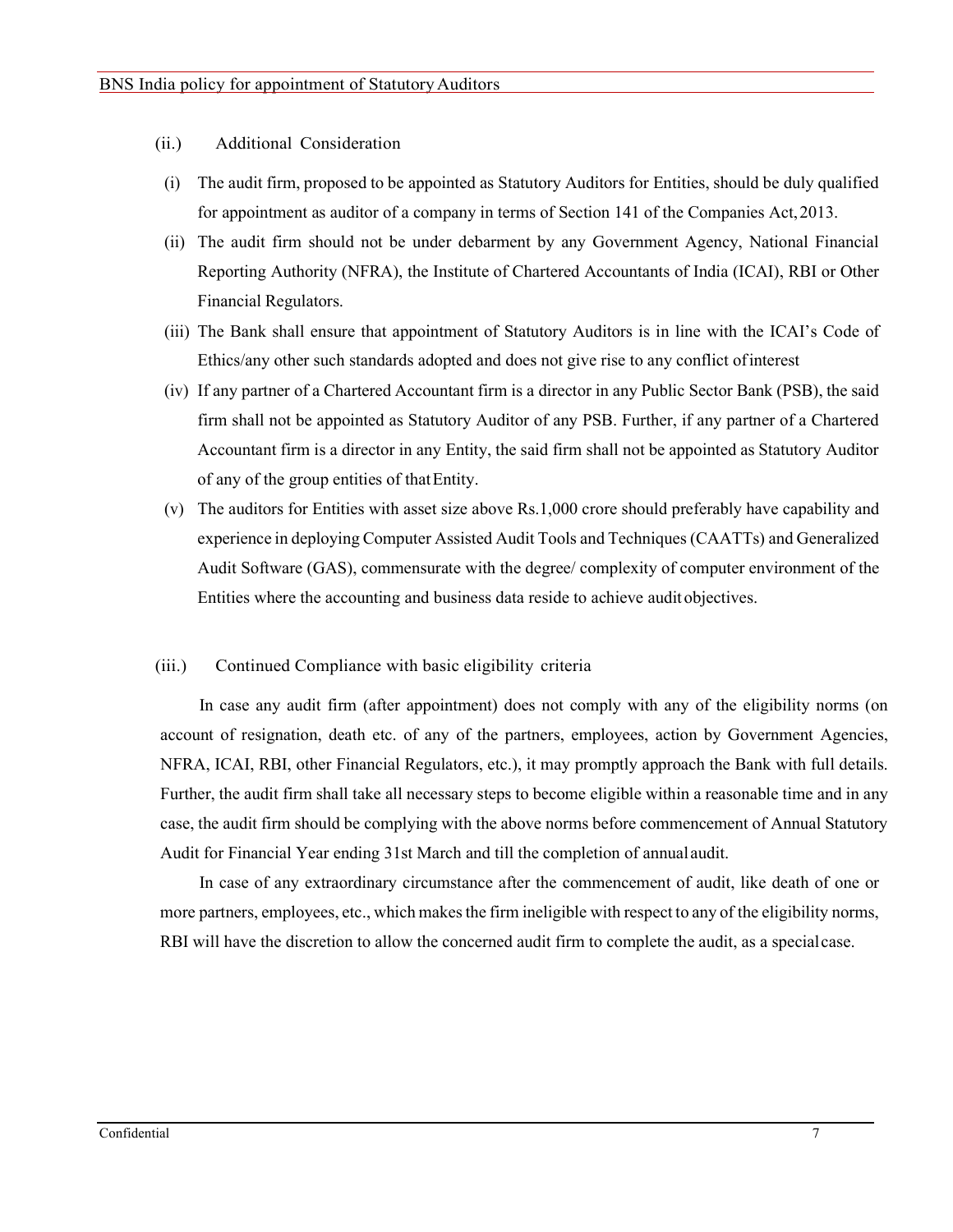#### C. Independence of Auditors:

- (i.) The Audit Committee shall monitor and assess the independence of the auditors and conflict of interest position in terms of relevant regulatory provisions, standards, and best practices. Any concerns in this regard may be flagged by the Audit Committee to MANCOM and Senior Supervisory Manager (SSM)/Regional Office (RO) of RBI.
- (ii.) Concurrent auditors of the Entity should not be considered for appointment as SCAs/SAs of the same Entity. The audit of the Entity and any entity with large exposure to the Entity for the same reference year should also be explicitly factored in while assessing independence of the auditor.
- (iii.) The time gap between any non-audit works (services mentioned at Section 144 of Companies Act, 2013, Internal assignments, special assignments, etc.) by the SCAs/SAs for the Entities or any audit/non-audit works for its group entities should be at least one year, before or after its appointment as SCAs/SAs. However, during the tenure as SCA/SA, an audit firm may provide such services to the concerned Entities which may not normally result in a conflict of interest, and Entities may take their own decision in this regard, in consultation with the Board/ACB/LMC.
- (iv.) The restrictions as detailed in para (ii.) and (iii.) above, should also apply to an audit firm under the same networks of audit firms or any other audit firm having common partners.
- (v.) Audit Committee shall review the performance of Statutory Auditors on an annual basis. Any serious lapses/negligence in audit responsibilities or conduct issues on part of the Statutory Auditors or any other matter considered as relevant shall be reported to RBI within two months from completion of the annual audit. Such reports should be sent with the approval/recommendation of MANCOM with the full details of the audit firm.
- (vi.) In the event of lapses in carrying out audit assignments resulting in misstatement of an Entity's financial statements, and any violations/lapses vis-à-vis the RBI's directions/guidelines regarding the role and responsibilities of the SCAs/SAs in relation to Entities, the SCAs/SAs would be liable to be dealt with suitably under the relevant statutory/regulatory framework.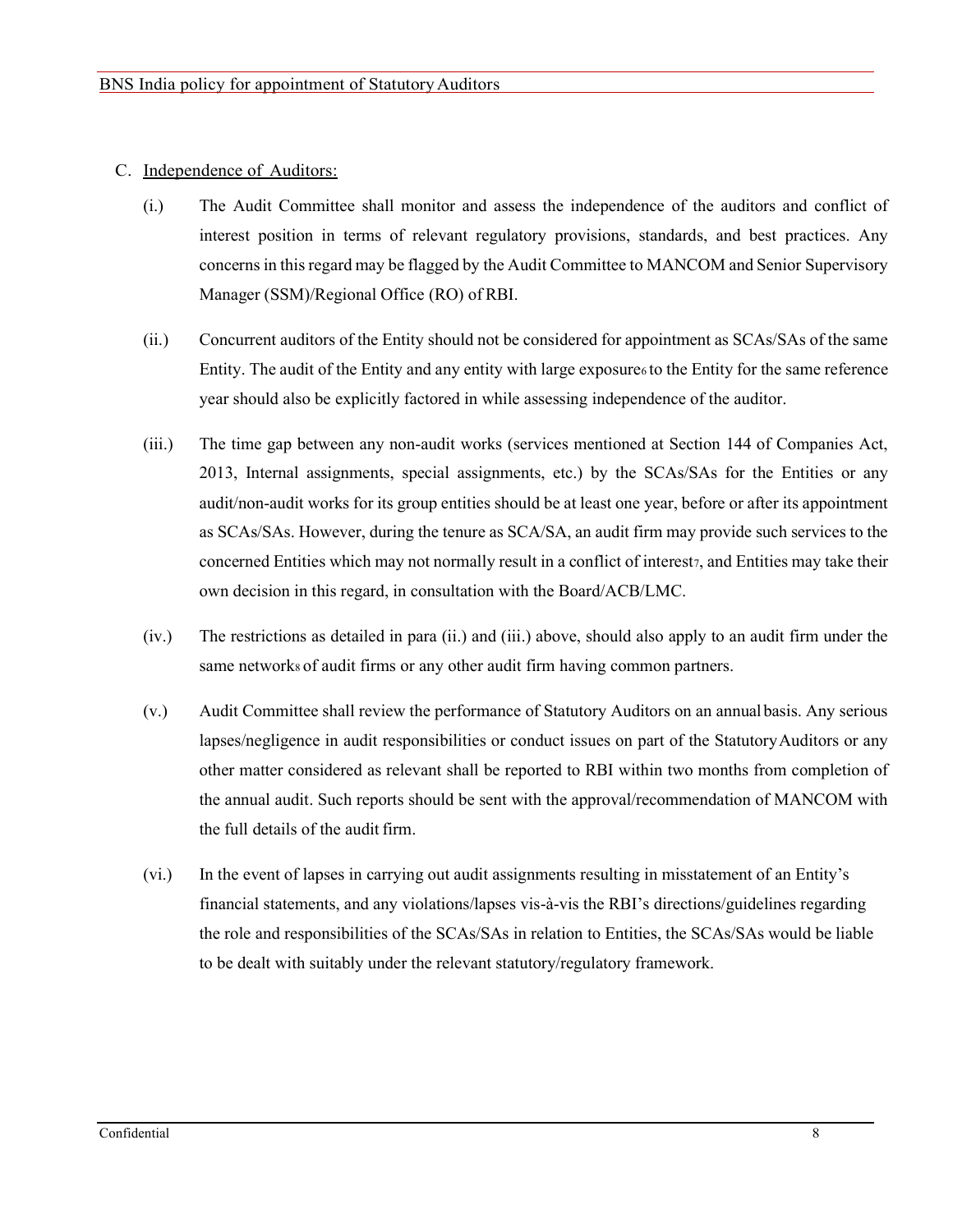# D. Tenure and Rotation:

The bank will appoint Statutory Auditors for a continuous period of three years, subject to the firm satisfying the eligibility norms each year. Further, the Bank can remove the audit firm during the above period only with the prior approval of the concerned office of RBI (Department of Supervision), as applicable for prior approval for appointment.

An audit firm would not be eligible for reappointment for six years (two tenures) after completion of full or part of one term of the audit tenure.

One audit firm can concurrently take up statutory audit of a maximum of four Commercial Banks [including not more than one PSB or one All India Financial Institution (NABARD, SIDBI, NHB, EXIM Bank) or RBI], eight UCBs and eight NBFCs during a particular year, subject to compliance with required eligibility criteria and other conditions for each Entity and within overall ceiling prescribed by any other statute or rules. For the purpose of this circular, a group of audit firms having common partners and/or under the same network, will be considered as one entity and they will be considered for allotment of SCA/SA accordingly. Shared/Sub-contracted audit by any other/associate audit firm under the same network of audit firms is not permissible. The incoming audit firm shall not be eligible if such audit firm is associated with the outgoing auditor or audit firm under the same network of audit firms.

## E. Audit Fees and Expenses

The audit fees for SCAs/SAs of all the Entities shall be decided in terms of the relevant statutory/regulatory provisions.

The audit fees for SCAs/SAs of all the Entities shall be reasonable and commensurate with the scope and coverage of audit, size and spread of assets, accounting and administrative units, complexity of transactions, level of computerization, identified risks in financial reporting, etc.

The Board/ACB/LMC of Entities shall make recommendation to the competent authority as per the relevant statutory/regulatory instructions for fixing audit fees of SCAs/SAs.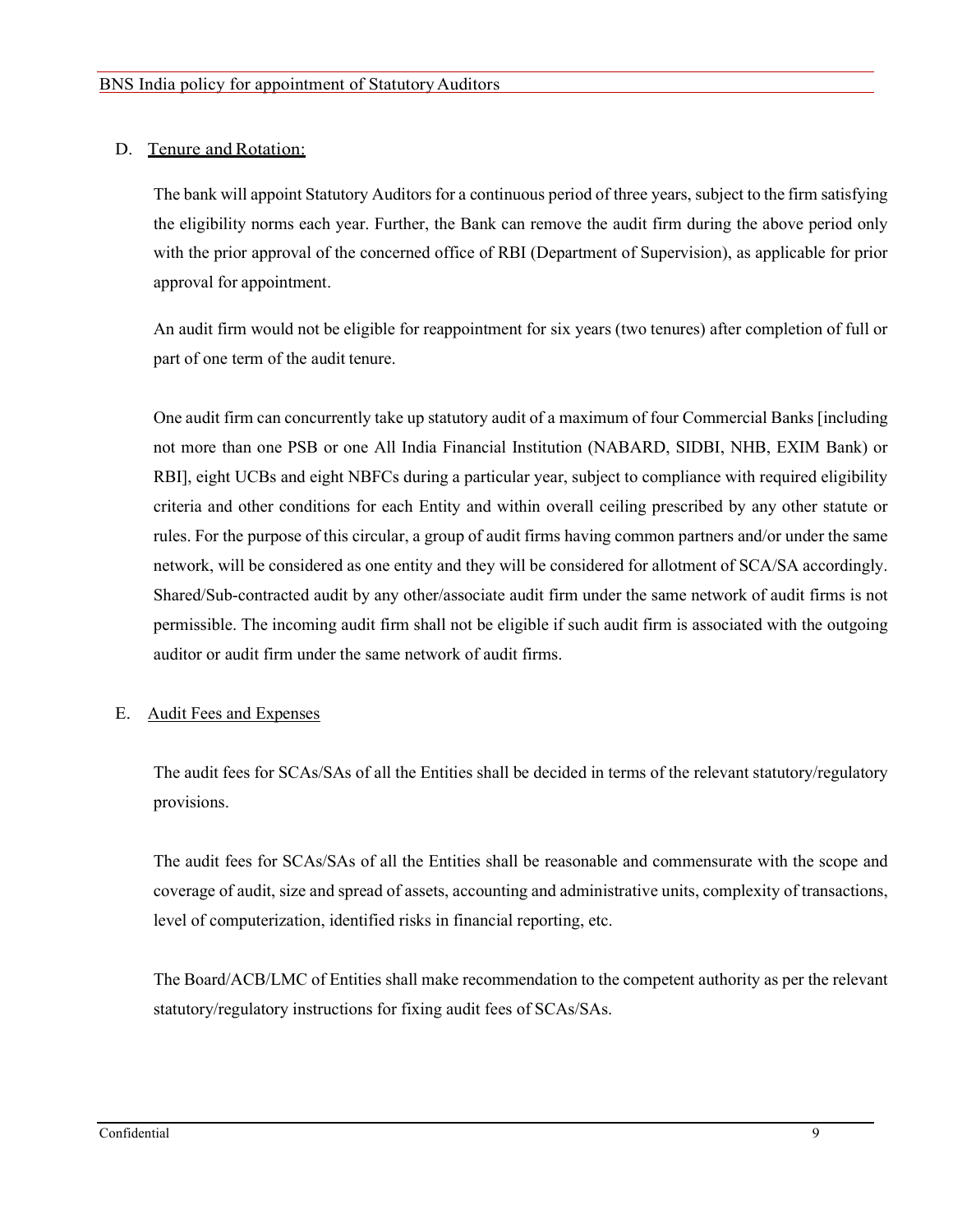F. Statutory Audit policy and Appointment Procedure:

Bank shall formulate a Board/LMC Approved Policy to be hosted on its official website/public domain and formulate necessary procedure thereunder to be followed for appointment of SCAs/SAs. Apart from conforming to all relevant statutory/regulatory requirements in addition to these instructions, this should afford necessary transparency and objectivity for most key aspects of this important assurance function

# Procedure for appointment of Statutory Auditors

- 1. The Entities shall shortlist minimum of 2 audit firms for every vacancy of SCAs/SAs so that even if firm at first preference is found to be ineligible/refuses appointment, the firm at second preference can be appointed and the process of appointment of SCAs/SAs does not get delayed. However, in case of reappointment of SCAs/SAs by banks/UCBs till completion of tenure of continuous term of 3 years, there would not be any requirement of shortlisting and sending names of multiple audit firms to RBI while seeking approval to appointment.
- 2. The banking companies shall continue to follow the existing procedure followed by them for selection of SCAs/SAs. They shall place the name of shortlisted audit firms, in order of preference, before their ACB/LMC for selection as SCAs/SAs. Upon selection of SCAs/SAs by the bank in consultation with their ACB/LMC and verifying their compliance with the eligibility norms prescribed by RBI, the bank shall seek RBI's prior approval for appointment of SCAs/SAs.
- 3. The Entities shall obtain a certificate, along with relevant information as per Form B, from the audit firm(s) proposed to be appointed as SCAs/SAs by the Entity to the effect that the audit firm(s) complies with all the eligibility norms prescribed by RBI for the purpose. Such certificate should be signed by the main partner/s of the audit firm proposed for appointment of SCAs/SAs of the Entities, under the seal of the said audit firm.
- 4. The Commercial Banks (excluding RRBs)/UCBs shall verify the compliance of audit firm(s) to the eligibility norms prescribed by RBI for the purpose and after being satisfied of their eligibility, recommend the names along with a certificate, in the format as per **Form C**, stating that the audit firm(s) proposed to be appointed as SCA/SA by them comply with all eligibility norms prescribed by RBI for the purpose.